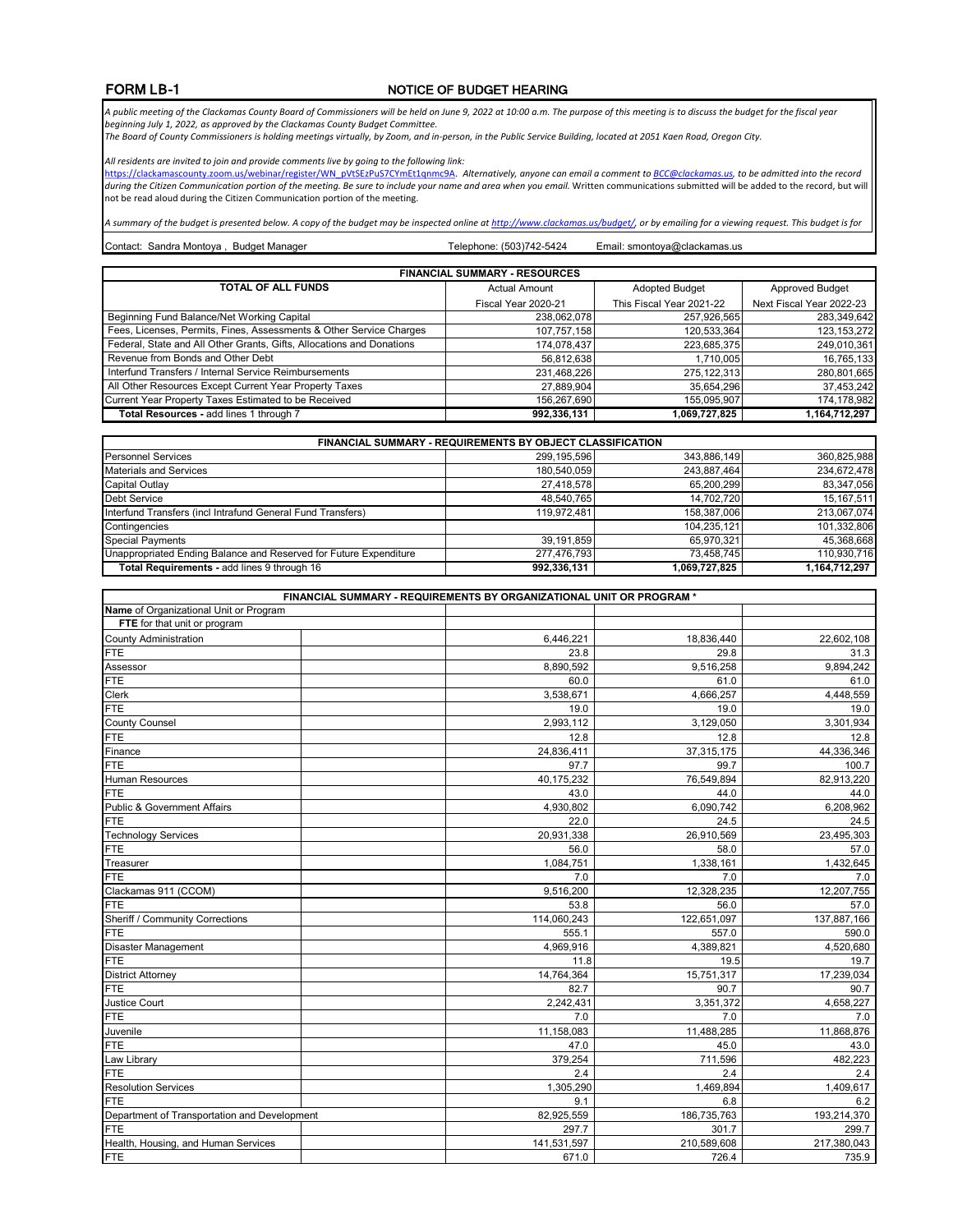| <b>Business and Community Services</b>          | 22,360,074                                                    | 48,128,845    | 59,487,507    |
|-------------------------------------------------|---------------------------------------------------------------|---------------|---------------|
| <b>FTE</b>                                      | 42.5                                                          | 43.5          | 43.5          |
| Not Allocated to Organizational Unit or Program | 195,819,198                                                   | 267,779,469   | 305,723,780   |
| <b>FTE</b>                                      | 150.3                                                         | 155.5         | 158.5         |
| <b>Total Requirements</b>                       | 992,336,131                                                   | 1,069,727,825 | 1,164,712,297 |
| <b>Total FTE</b>                                | 2,271.6                                                       | 2,367.3       | 2,410.9       |
|                                                 | STATEMENT OF CHANGES IN ACTIVITIES and SOURCES OF FINANCING * |               |               |

| <b>PROPERTY TAX LEVIES</b>                                                       |                          |                          |                          |  |  |
|----------------------------------------------------------------------------------|--------------------------|--------------------------|--------------------------|--|--|
| Rate or Amount Imposed<br>Rate or Amount Imposed<br>Rate or Amount Approved      |                          |                          |                          |  |  |
| Permanent Rate Levy(Rate Limit 2.4042 Per \$1,000 City/2.9766 Per \$1,000 Rural) | 2.4042 City/2.9766 Rural | 2.4042 City/2.9766 Rural | 2.4042 City/2.9766 Rural |  |  |
| <b>Local Option Levy</b>                                                         | 0.2480                   | 0.2480                   | 0.3680                   |  |  |
| Levy For General Obligation Bonds                                                | \$5.319.000              | \$5.562.566              | \$5.337.886              |  |  |
|                                                                                  |                          |                          |                          |  |  |

| <b>STATEMENT OF INDEBTEDNESS</b> |                                   |                                |  |
|----------------------------------|-----------------------------------|--------------------------------|--|
| <b>LONG TERM DEBT</b>            | <b>Estimated Debt Outstanding</b> | Estimated Debt Authorized, But |  |
|                                  | on July 1                         | Not Incurred on July 1         |  |
| <b>General Obligation Bonds</b>  | \$46,055,000                      |                                |  |
| Other Bonds                      | \$69,470,000                      |                                |  |
|                                  |                                   |                                |  |
| <b>Total</b>                     | \$115,525,000                     |                                |  |

**\*** If more space is needed to complete any section of this form, insert lines (rows) on this sheet. You may delete blank lines.

150-504-073-2 (Rev. 02-14)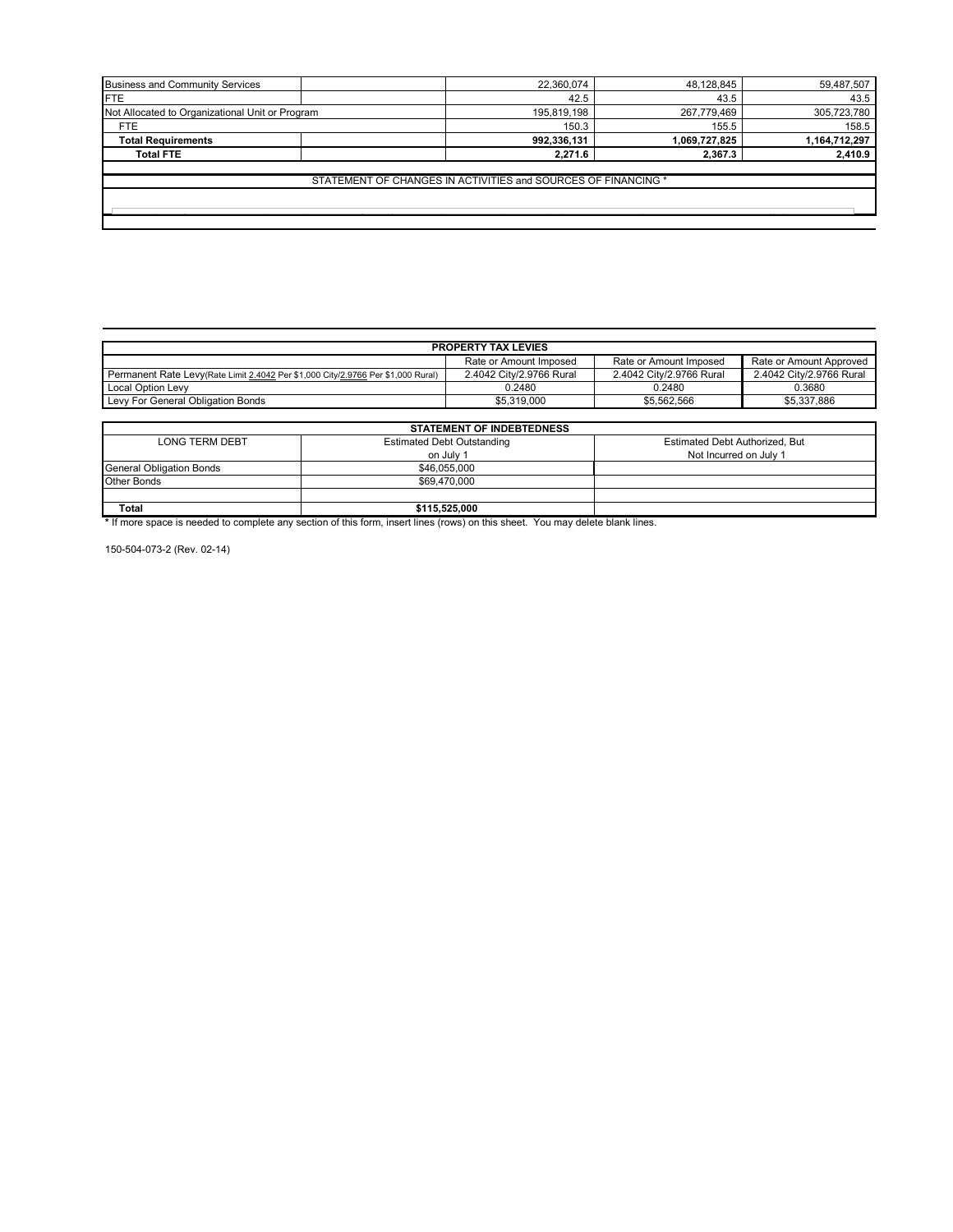| <b>Interfund Transfers / Internal Service Reimbursements</b> | 19-20 Actuals | 20-21 Amended Budget |
|--------------------------------------------------------------|---------------|----------------------|
| 34180-Charges for Services-Internal County                   | 47,056,189    | 49,797,538           |
| 34350-Indirect Cost Revenue                                  | 10,460,313    | 9,925,486            |
| 38190-Salary Reimbursement                                   | 27,101,543    | 30,241,535           |
| 38200-Employer Contributions                                 | 25,821,299    | 26,599,103           |
| 39110-Transfers In From Other Funds                          | 134,184,372   | 134,539,548          |
| 39115&39116 - General Fund Support                           |               |                      |
|                                                              | 244,623,716   | 251,103,210          |
| <b>Charges, Fees, License, Permits, Fines, Assessments</b>   | 158,223,981   | 170,005,549          |
| After taking out from Charges, Fees                          | 100,707,479   | 110,282,525          |
| Take out from All Others Resources                           | 52,922,842    | 56,840,638           |

\*excl the PSB and DSB rent, some internal User fees and Misc fees, for example, Treasurer investment fees. last year it included 34100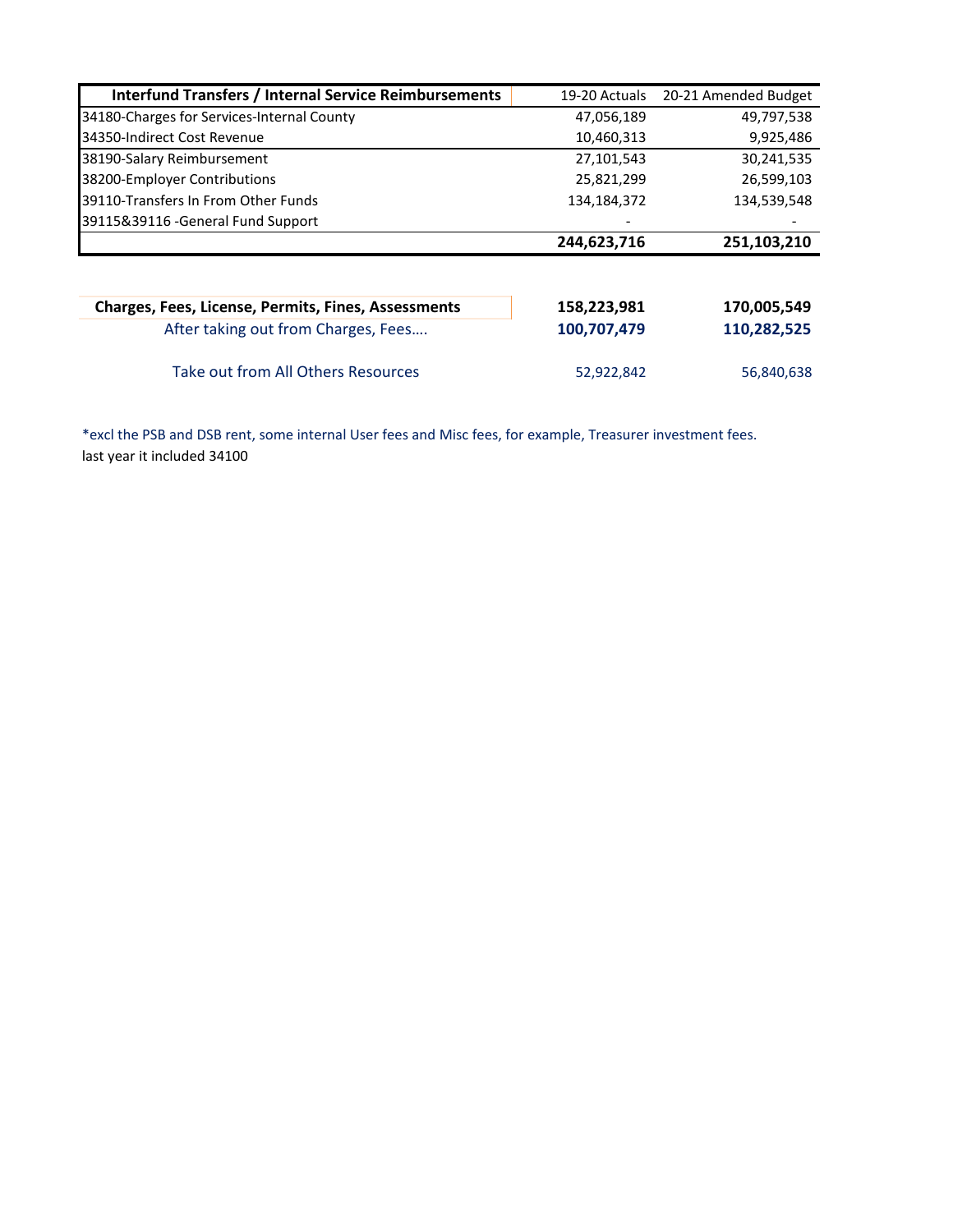| FY21-22 Proposed | FY20-21 Actuals | FY21-22 Amended Budget |
|------------------|-----------------|------------------------|
| 50,230,918       | 47,784,035      | 50,312,519             |
| 10,212,375       | 9,789,316       | 10,212,375             |
| 31,725,832       | 26,864,707      | 31,866,401             |
| 24,806,859       | 27,333,010      | 24,806,859             |
| 3,607,738        |                 | 11,431,834             |
| 146,356,471      | 119,697,158     | 146,492,325            |
| 266,940,193      | 231,468,226     | 275,122,313            |
|                  |                 |                        |
| 180,145,055      | 165,330,509     | 181,058,258            |
| 119,701,762      | 107,757,158     | 120,533,364            |
|                  |                 |                        |
| 56,532,691       | 54,197,717      | 56,673,260             |
|                  | 79,487,768      | 88,898,680             |
|                  |                 |                        |
|                  | 2223673         | 3363876                |
|                  | 376180          | 65000                  |
|                  | 0               | $\mathbf{0}$           |
|                  | 27,889,904      | 35,654,296             |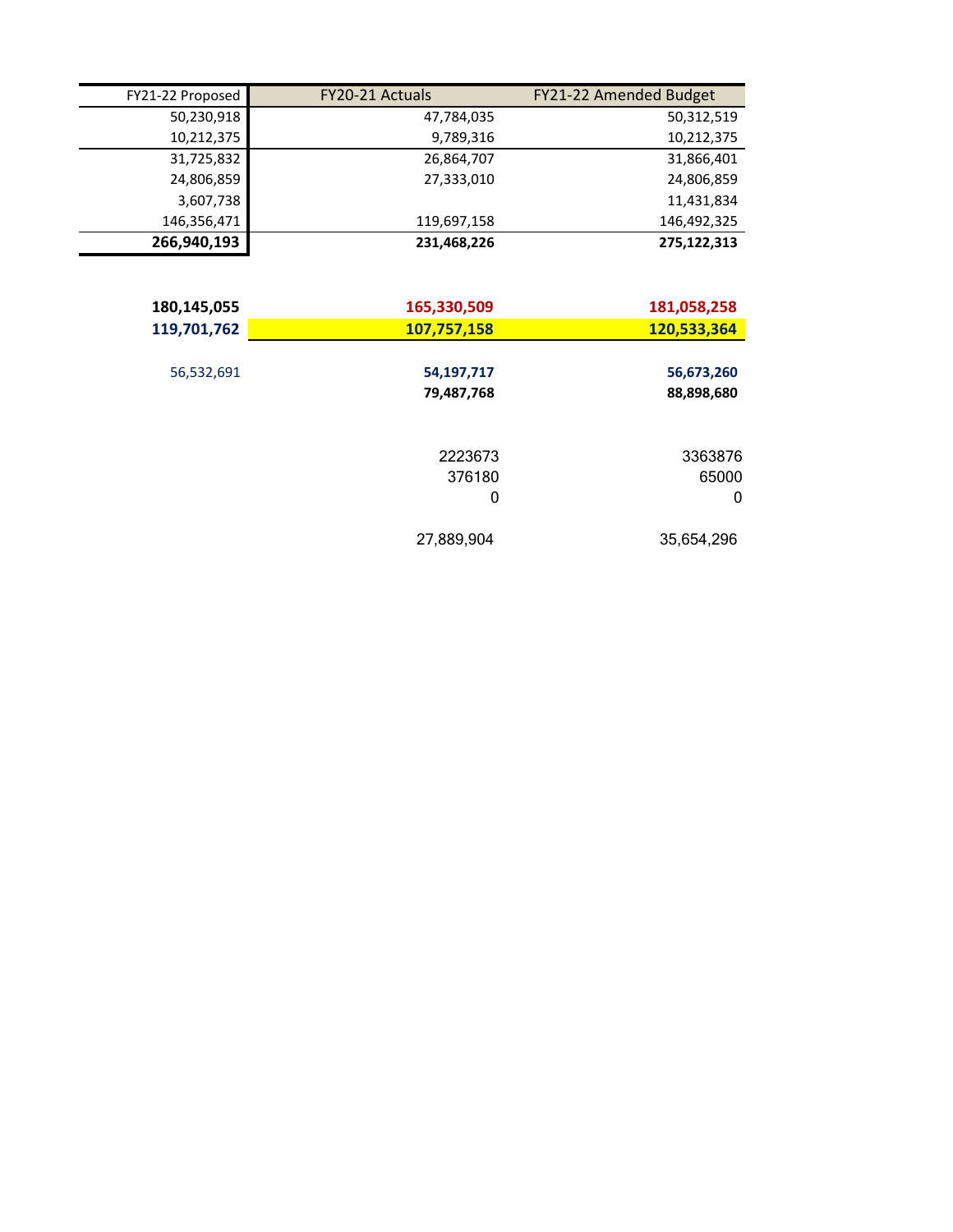| FY22-23 Proposed |                                     |
|------------------|-------------------------------------|
| 44,223,553       |                                     |
| 10,589,078       |                                     |
| 32,883,142       |                                     |
| 25,964,211       |                                     |
| 6,734,348        |                                     |
|                  | 160,407,333 transfer&internal reimb |
| 280,801,665      |                                     |

 **177,965,903** ا 123,153,272 ماد<mark>.</mark> 123,153,272

> **58,847,353 91,943,595**

> > 2765000 tax others 392000 1200000

37,453,242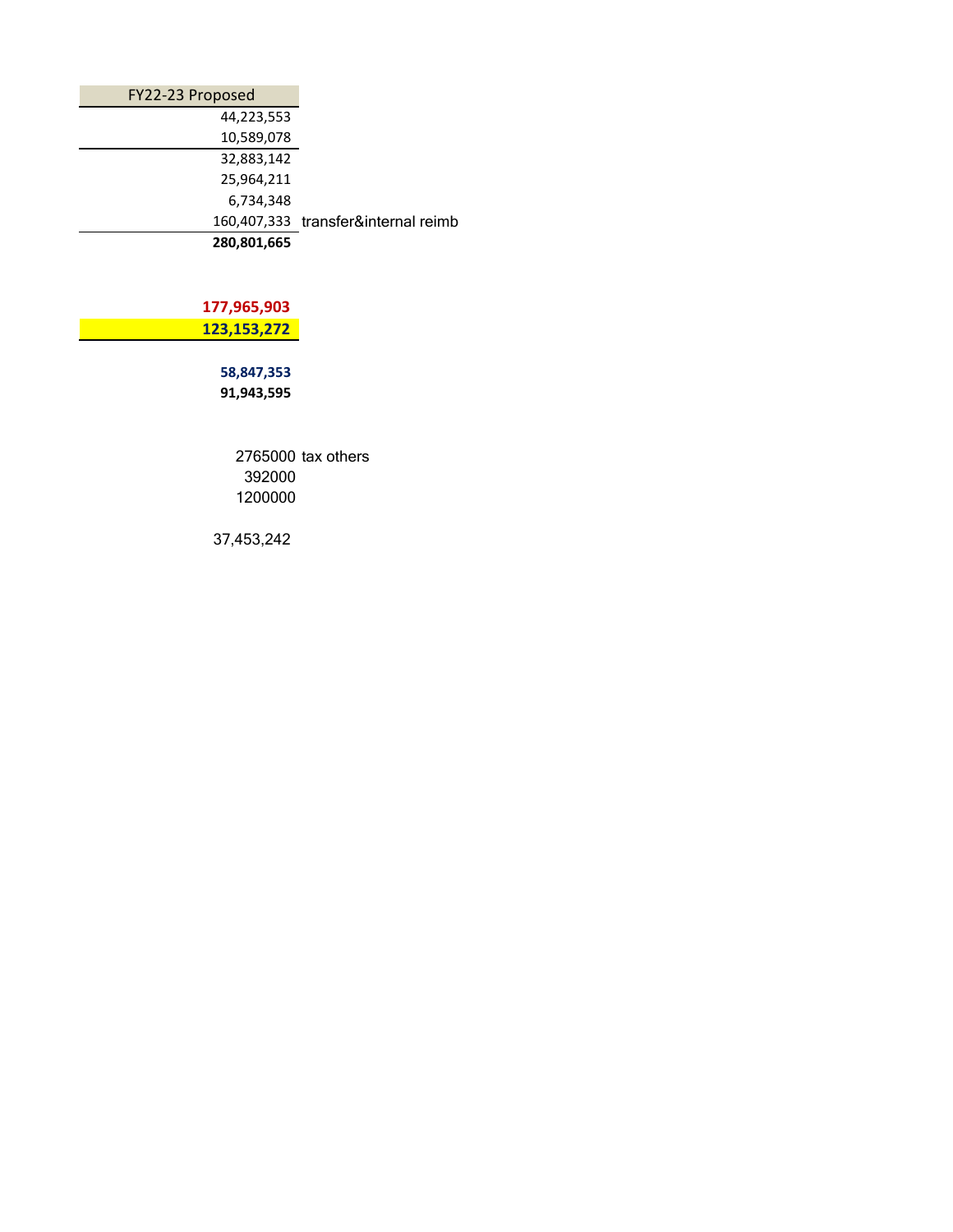County of Clackamas FY22-23 Requested By Department - Types Download generated on 05/25/2022

Business Unit | Clackamas County

Revenues Revenues **Beginning Fund Balance**  Revenues Beginning Fund Balance Revenues Taxes Revenues Taxes<br>Revenues Taxes Revenues Revenues Taxes Revenues Taxes Revenues Taxes Revenues **Federal, State, Local, All Other Gifts & Donations** Revenues Charges, Fees, License, Permits, Fines, Assessments Revenues Charges, Fees, License, Permits, Fines, Assessments Revenues Charges, Fees, License, Permits, Fines, Assessments Revenues Charges, Fees, License, Permits, Fines, Assessments Revenues Charges, Fees, License, Permits, Fines, Assessments Revenues Charges, Fees, License, Permits, Fines, Assessments Revenues Charges, Fees, License, Permits, Fines, Assessments Revenues Charges, Fees, License, Permits, Fines, Assessments Revenues Charges, Fees, License, Permits, Fines, Assessments Revenues Charges, Fees, License, Permits, Fines, Assessments Revenues Charges, Fees, License, Permits, Fines, Assessments Revenues Charges, Fees, License, Permits, Fines, Assessments Revenues Charges, Fees, License, Permits, Fines, Assessments Revenues Charges, Fees, License, Permits, Fines, Assessments Revenues Charges, Fees, License, Permits, Fines, Assessments Revenues Charges, Fees, License, Permits, Fines, Assessments Revenues Charges, Fees, License, Permits, Fines, Assessments Revenues Charges, Fees, License, Permits, Fines, Assessments Revenues Charges, Fees, License, Permits, Fines, Assessments Revenues Charges, Fees, License, Permits, Fines, Assessments Revenues Charges, Fees, License, Permits, Fines, Assessments Revenues Charges, Fees, License, Permits, Fines, Assessments Revenues Charges, Fees, License, Permits, Fines, Assessments Revenues Charges, Fees, License, Permits, Fines, Assessments Revenues Charges, Fees, License, Permits, Fines, Assessments Revenues Charges, Fees, License, Permits, Fines, Assessments Revenues Charges, Fees, License, Permits, Fines, Assessments Revenues Charges, Fees, License, Permits, Fines, Assessments Revenues Charges, Fees, License, Permits, Fines, Assessments Revenues Charges, Fees, License, Permits, Fines, Assessments Revenues Charges, Fees, License, Permits, Fines, Assessments Revenues Charges, Fees, License, Permits, Fines, Assessments Revenues Charges, Fees, License, Permits, Fines, Assessments Revenues Charges, Fees, License, Permits, Fines, Assessments Revenues Charges, Fees, License, Permits, Fines, Assessments Revenues Charges, Fees, License, Permits, Fines, Assessments Revenues Charges, Fees, License, Permits, Fines, Assessments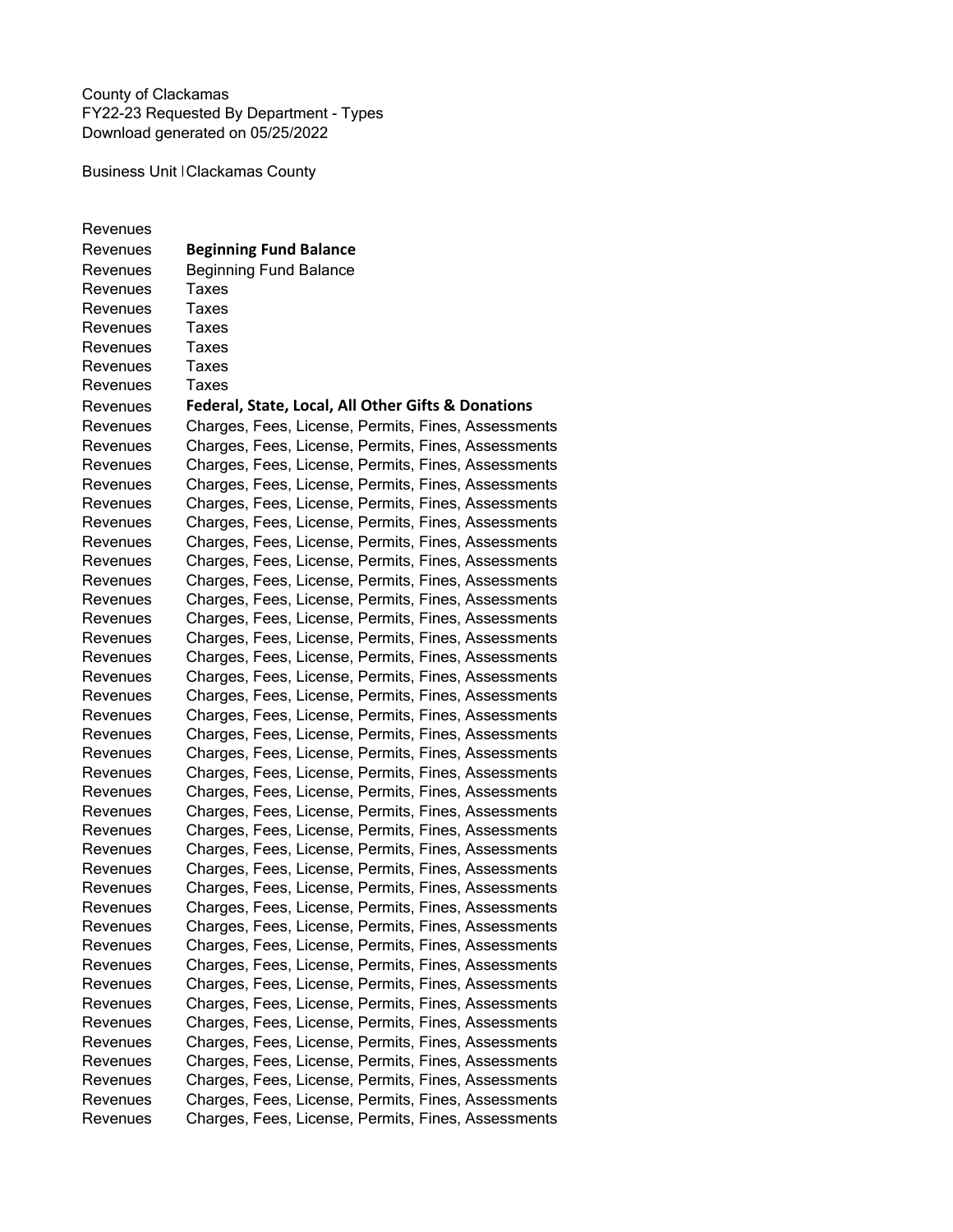Revenues Charges, Fees, License, Permits, Fines, Assessments Charges, Fees, License, Permits, Fines, Assessments Revenues Charges, Fees, License, Permits, Fines, Assessments Revenues Charges, Fees, License, Permits, Fines, Assessments<br>Revenues Charges, Fees, License, Permits, Fines, Assessments Charges, Fees, License, Permits, Fines, Assessments Revenues Charges, Fees, License, Permits, Fines, Assessments Revenues Charges, Fees, License, Permits, Fines, Assessments Revenues Charges, Fees, License, Permits, Fines, Assessments Revenues Charges, Fees, License, Permits, Fines, Assessments Revenues Charges, Fees, License, Permits, Fines, Assessments Revenues Charges, Fees, License, Permits, Fines, Assessments Revenues Revenue from Bonds & Other Debts Revenues All Other Revenue Resources<br>Revenues All Other Revenue Resources All Other Revenue Resources Revenues All Other Revenue Resources Revenues All Other Revenue Resources Revenues All Other Revenue Resources<br>Revenues All Other Revenue Resources All Other Revenue Resources Revenues All Other Revenue Resources Revenues All Other Revenue Resources Revenues All Other Revenue Resources Revenues All Other Revenue Resources Revenues All Other Revenue Resources Revenues All Other Revenue Resources Revenues Other Interfund Transfers Revenues General Fund Support Expenses Expenses Personnel Services Expenses Materials and Services Expenses Capital Outlay Expenses Debt Service Expenses Special Payments Expenses Transfers Expenses Reserve for Future Expenditures Expenses Contingency Expenses Unappropriated Ending Fund Balance

Revenues Less Expenses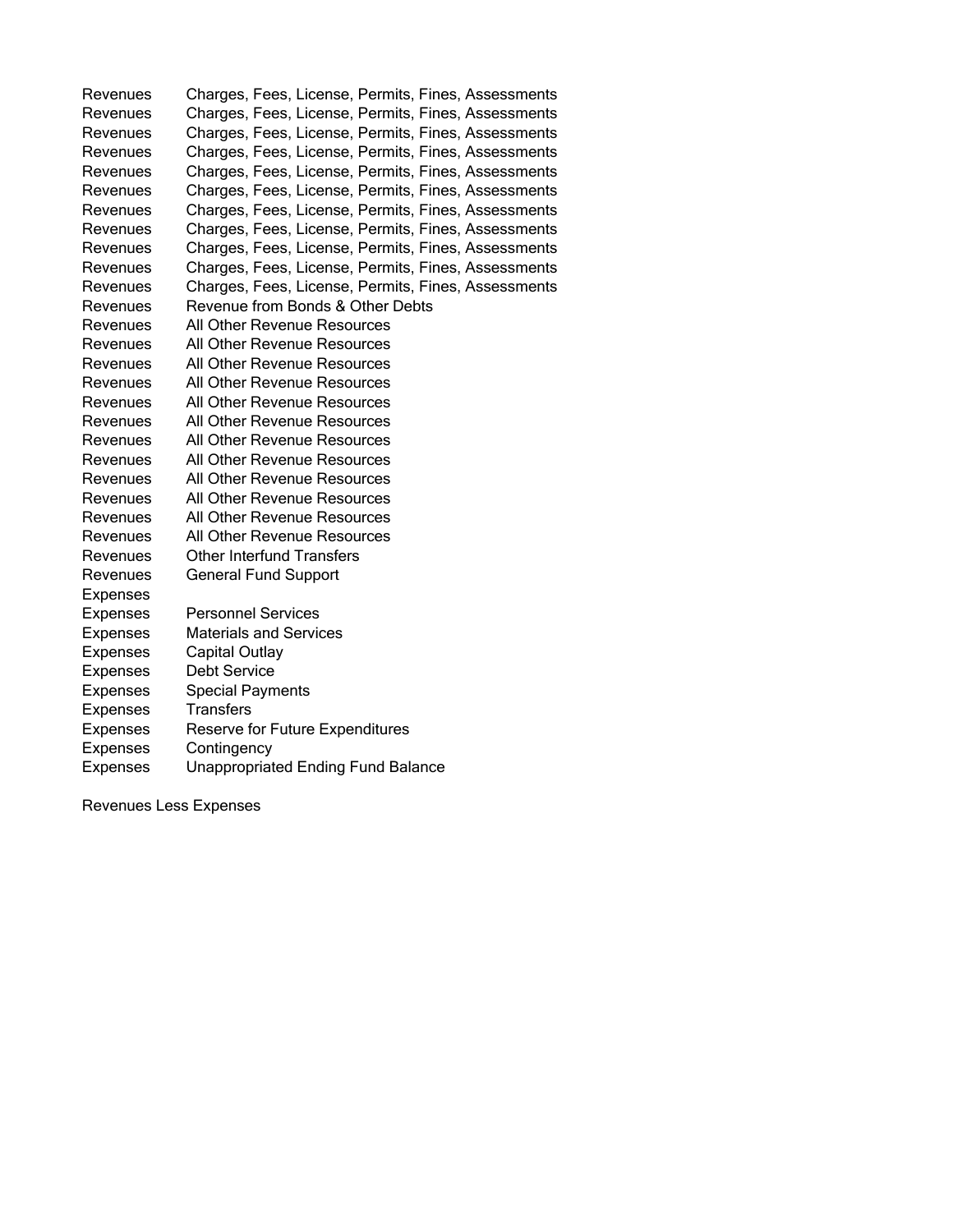## Beginning Fund Balance

Taxes

Licenses and Permits Charges for Services Charges for Services (34100) Charges for Services Charges for Services (34210) Client Fees Charges for Services (34450) Parking Fees Charges for Services (34460) Patient Fees Charges for Services (34500) Recording Fees

(31110) Current Year RE Taxes & Penalties Taxes (31120) Delinquent Taxes Taxes (31130) Interest & Penalties-Property Tax Taxes (31140) Deferred Taxes - Declass Clerical

Charges for Services (34110) Admission Fees Charges for Services (34120) Alarm Ordinance Fees Charges for Services (34140) Application Fees Charges for Services (34150) Aquatic Park Fees Charges for Services (34170) Campground Fees Charges for Services (34180) Charges for Services-Internal County Charges for Services (34190) Charges for Services - Non County Charges for Services (34200) Charges for Services to Other Gov Charges for Services (34240) Connection Fees Charges for Services (34250) Copies of Records Charges for Services (34260) Correctional Fees Charges for Services (34270) Court Fees & Charges Charges for Services (34280) Dog Services Fees Charges for Services (34290) Enforcement Fees Charges for Services (34300) Fees - Collected for Other Agencies Charges for Services (34330) Golf Course Fees Charges for Services (34340) Health and Safety Fees Charges for Services (34350) Indirect Cost Revenue Charges for Services (34360) Inspections Fees Charges for Services (34370) Insurance Fees Charges for Services (34390) Local Vehicle Registration Fees Charges for Services (34400) Medicaid WRAP Charges for Services (34410) Medicaid Fees Charges for Services (34420) Medicare Fees Charges for Services (34430) Miscellaneous Fees Charges for Services (34440) Park and Recreation Fees Charges for Services (34470) Pharmaceutical Fees Charges for Services (34480) Public Safety Fees Charges for Services (34490) Real Estate & Property Fees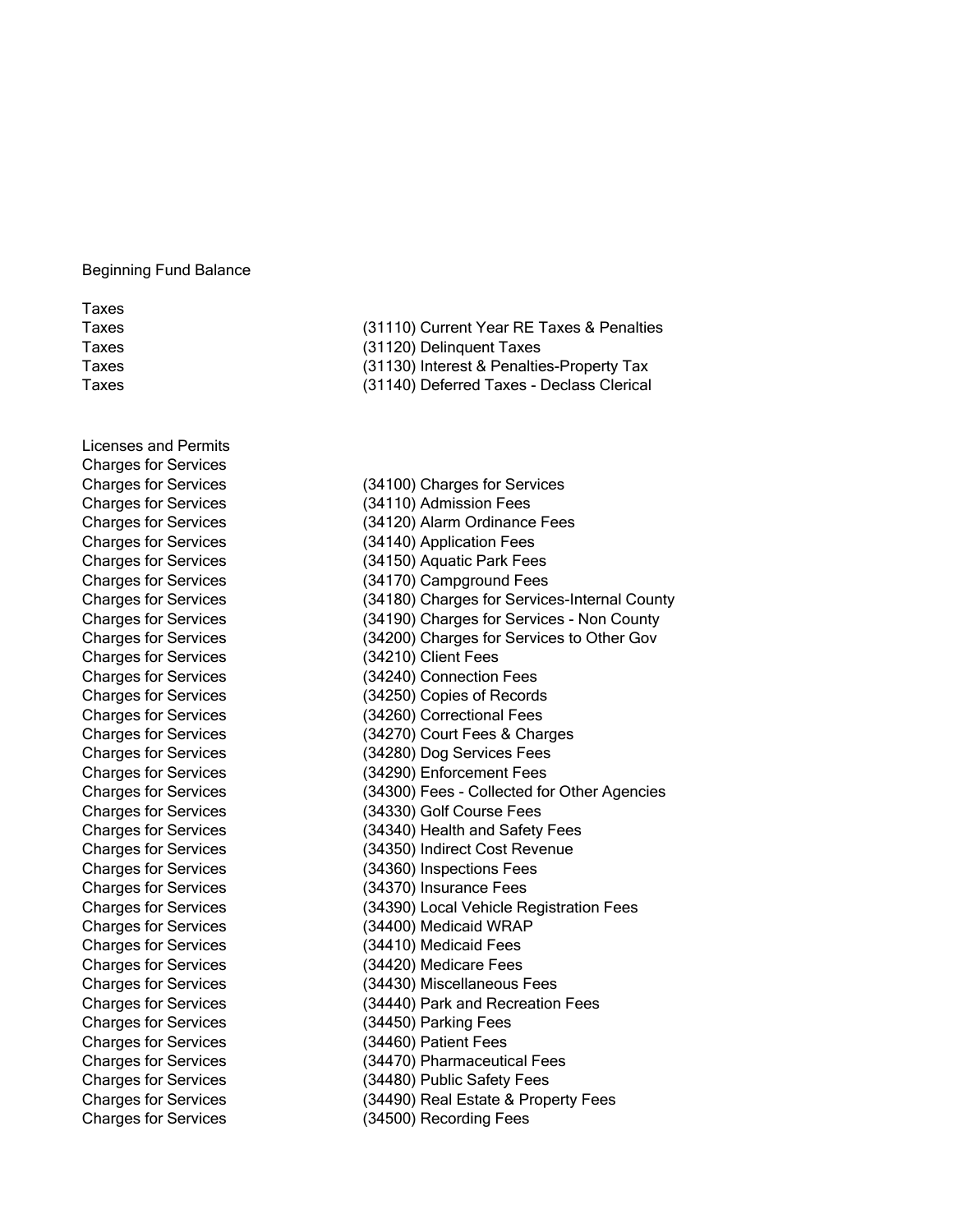Charges for Services<br>
Charges for Services
(34520) Review Fees
(34520) Charges for Services Charges for Services<br>
Charges for Services
(34590) System Developme Charges for Services Charges for Services (34610) User Fees Charges for Services (34620) Vital Statistic Fees Charges for Services (34630) Zoning Fees Fines, Forfeitures, and Penalties Special assessment collections

(34520) Review Fees<br>(34530) Sales (34590) System Development Charges<br>(34600) Toll Fees

All Other Revenue Resources Other Taxes Interest **Miscellaneous Reimbursements** Reimbursements (38180) Reimbursements

Reimbursements (38190) Salary Reimbursement Reimbursements (38200) Employer Contributions Reimbursements (38210) Participant Contributions Reimbursements (38220) NonCounty Agency Contributions<br>
Reimbursements (38240) Claims Margin Revenue (38240) Claims Margin Revenue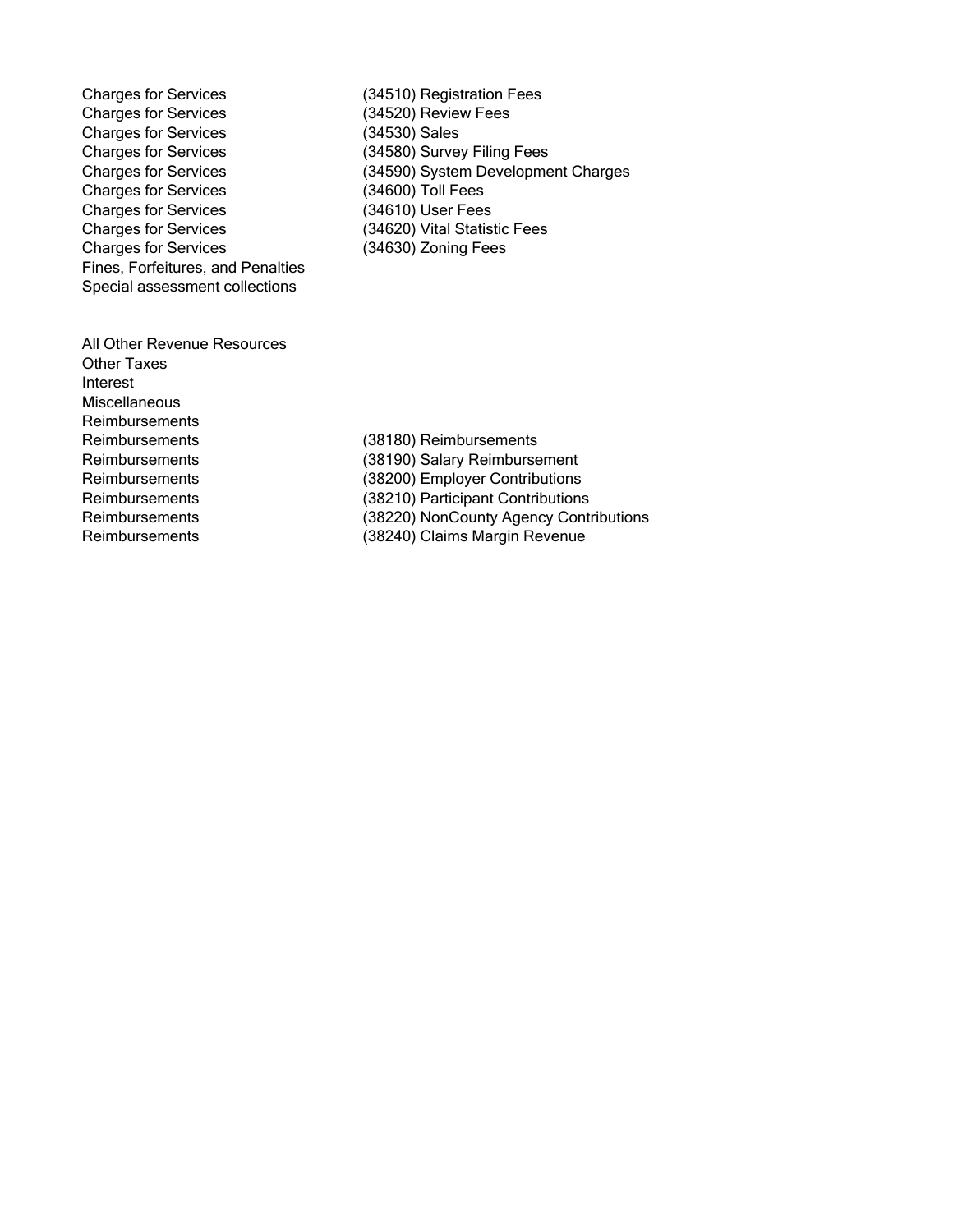|             | FY20-21 Actual (as of 1-31-22) FY21-22 Amended (3-3-22) |               | FY22-23 Requested |
|-------------|---------------------------------------------------------|---------------|-------------------|
| 992,336,130 |                                                         | 1,069,727,824 | 1,164,620,441     |
| 238,062,078 |                                                         | 257,926,565   | 283,336,935       |
| 238,062,078 |                                                         | 257,926,565   | 283,336,935       |
| 158,867,542 |                                                         | 158,524,783   | 178,535,982       |
| 158,867,542 |                                                         | 158,524,783   | 178,535,982       |
| 156,267,690 |                                                         | 155,095,907   | 174, 178, 982     |
| 2,223,673   |                                                         | 3,363,876     | 2,765,000         |
| 376,180     |                                                         | 65,000        | 392,000           |
| 0           |                                                         | 0             | 1,200,000         |
| 174,078,437 |                                                         | 223,685,375   | 249,010,361       |
| 165,330,509 |                                                         | 181,058,258   | 177,965,903       |
| 10,604,822  |                                                         | 11,864,189    | 10,949,784        |
| 151,969,668 |                                                         | 165,953,644   | 164,195,029       |
| 12,005,046  |                                                         | 12,598,692    | 8,736,612         |
| 720         |                                                         | 457,000       | 457,000           |
| 133,365     |                                                         | 157,500       | 158,500           |
| 0           |                                                         | 11,000        | 32,900            |
| 30          |                                                         | 0             | 0                 |
| 574,871     |                                                         | 434,662       | 550,000           |
| 47,784,035  |                                                         | 50,312,519    | 44,223,553        |
| 1,811,787   |                                                         | 616,794       | 882,808           |
| 13,917,293  |                                                         | 14,938,719    | 16,648,452        |
| 687,740     |                                                         | 772,195       | 71,200            |
| 272,960     |                                                         | 1,000,000     | 1,000,000         |
| 136         |                                                         | 6,800         | 12,510            |
| 2,435       |                                                         | 2,500         | 233,000           |
| 529,725     |                                                         | 607,864       | 1,064,186         |
| 28,554      |                                                         | 37,210        | 30,000            |
| 685,582     |                                                         | 825,520       | 0                 |
| 0           |                                                         | 4,617,500     | 4,500,000         |
| 3,431,781   |                                                         | 2,882,621     | 2,800,000         |
| 1,001,707   |                                                         | 942,622       | 1,068,210         |
| 9,789,316   |                                                         | 10,212,375    | 10,589,078        |
| 633,576     |                                                         | 633,391       | 634,700           |
| 355,312     |                                                         | 988,696       | 201,300           |
| 11,410,199  |                                                         | 11,316,770    | 11,400,000        |
| 28,591,616  |                                                         | 20,291,310    | 24,286,200        |
| 0           |                                                         | 14, 132, 798  | 14,828,829        |
| 777,172     |                                                         | 1,218,460     | 987,200           |
| 1,037,332   |                                                         | 818,250       | 993,370           |
| 53,474      |                                                         | 64,151        | 65,000            |
| 505,791     |                                                         | 497,184       | 575,000           |
| 127,093     |                                                         | 208,800       | 146,100           |
| 2,532,912   |                                                         | 2,883,295     | 2,616,160         |
| 350,232     |                                                         | 545,000       | 365,000           |
| 1,106,475   |                                                         | 1,088,325     | 835,000           |
| 5,605,480   |                                                         | 3,338,224     | 3,460,770         |